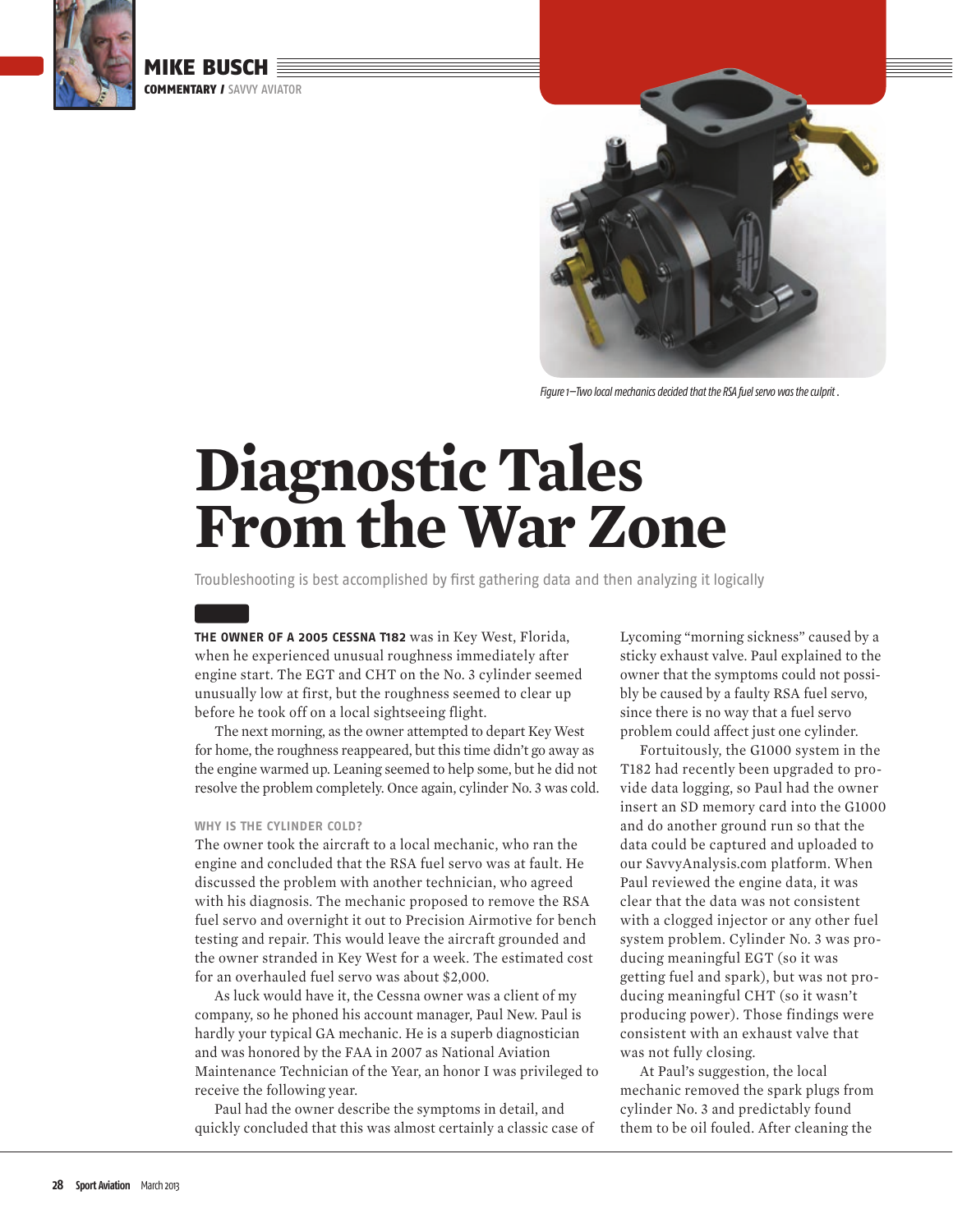plugs, the engine ran a bit better. The engine smoothed out after several more ground runs, reinforcing Paul's diagnosis of a sticky No. 3 exhaust valve (which would be worst when cold and would free up as it heated up). At that point, the owner decided to fly his T182 home which he did without incident—and have his regular mechanic ream the No. 3 exhaust valve guide. This appears to have resolved the issue once and for all.

#### **WHY IS THE CYLINDER HOT?**

Half a world away, a client in Tzfat, Israel, was in a panic. He and his partner had just spent nearly \$50,000 to replace the IO-550-N engine in their 2003 Cirrus SR22 with a Continental factoryrebuilt engine.

 On the first few flights after the engine change, the CHTs were quite a bit higher than what the owners were accustomed to seeing—especially cylinders 2 and 6 but they understood that higher-thannormal CHTs are normal during the initial break-in period. (Continental recommends that CHTs be kept at or below 420ºF during break-in, and we like to see them at or below 400ºF in an

aircraft like the Cirrus SR22 with its exceptionally efficient cooling system.)

 At four hours SMOH, most of the CHTs (including No. 2) seemed to be coming down, but No. 6 seemed to be getting worse. Then on a takeoff from a small airport 100 miles away from home base, CHT No. 6 rose smoothly to 470ºF, while the other five CHTs remained in the 360ºF to 380ºF range. The pilot immediately reduced power and returned to the airport. By the time the airplane touched down, CHT No. 6 had come back down to about the same as the other cylinders.

 The pilot attempted another takeoff, but CHT No. 6 started to run away again, so he aborted the takeoff and stopped on the remaining runway. According to the pilot, the No. 6 EGT remained normal throughout, and similar to the EGTs for the other five cylinders.

 Based on the pilot's verbal report, we suspected that the high-CHT No. 6 was some sort of indication problem, because a "real" cylinder problem would have been confirmed by an anomalous EGT. But experience has made me skeptical of such eyewitness accounts, so I told the

**The pilot attempted another**  takeoff, but CHT No. 6 started to **run away again, so he aborted the takeoff and stopped on the remaining runway.**

owner I'd feel a lot more comfortable giving him advice if I could see the actual engine data. The owner arranged to dump the data from his Avidyne MFD and upload it, where two of my associates and I reviewed it.

 Our review of the data immediately confirmed our suspicions that the No. 6 CHT indication was bogus. At one point, its value changed more than 40ºF between two adjacent data samples spaced six seconds apart. A 40ºF change in CHT in six seconds is simply not possible—it defies the laws of physics. I've studied literally thousands of flights, and the most rapid CHT change I've ever seen—during a destructive pre-ignition event that wound up melting the piston was about 1.5ºF per second. This one



Figure 2—Lycoming "morning sickness" is caused by buildup of exhaust deposits on the exhaust valve stem and inside the exhaust valve guide. The cure is to clean the valve stem and ream the valve guide, something that can be done without removing the cylinder. That is expected that can be diffused as the cylinder.

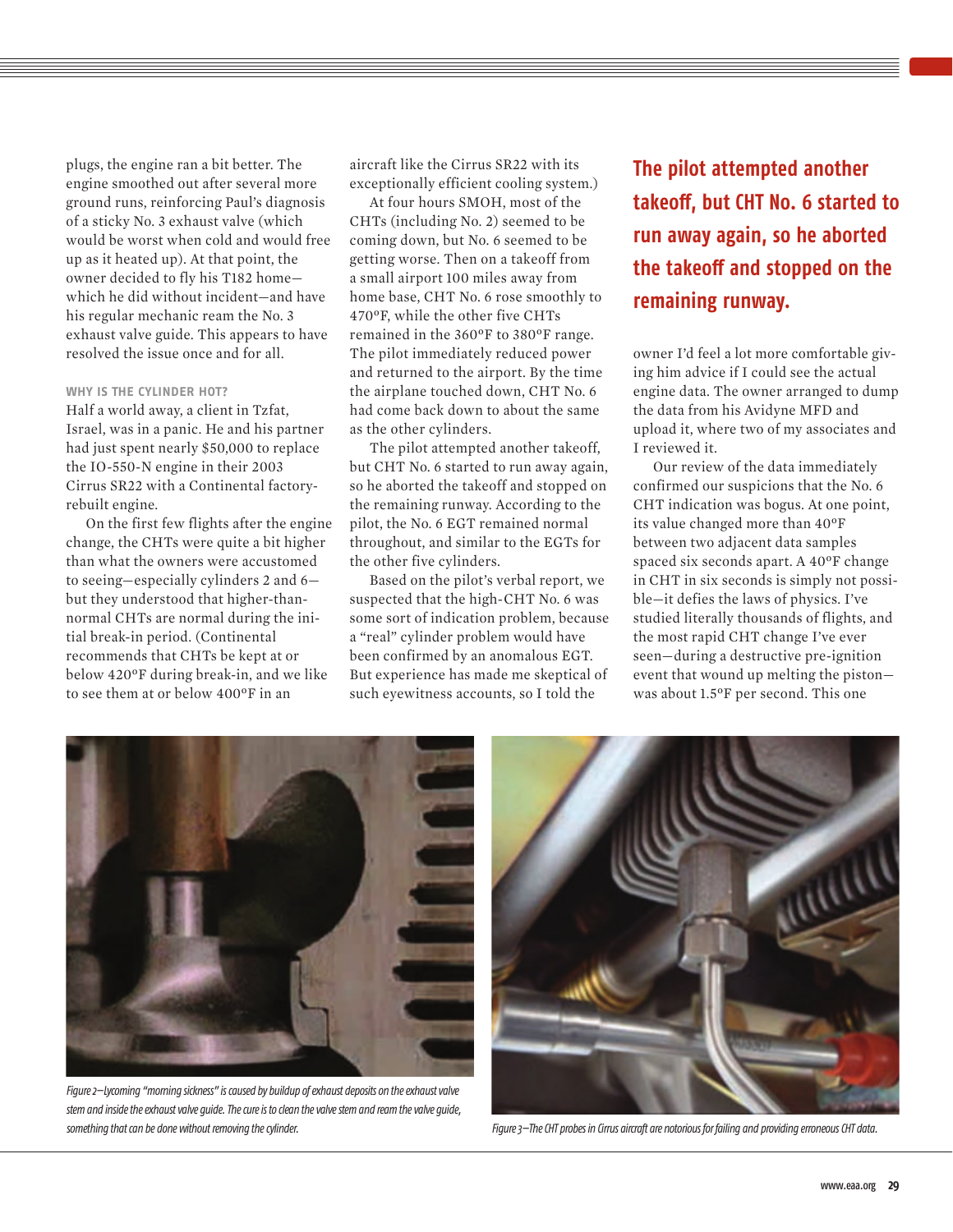#### **MIKE BUSCH**



Figure 4—The \$360 Pro 3600 digital inclinometer turned out to be off by 3 degrees. The oldfashioned E25 "flowerpot" timing indicator got the job done.

changed 7ºF per second, and that's simply not plausible. Clearly, the CHT No. 6 indication was lying, due either to a faulty probe or a bad connection.

 We asked whether it was possible to have the No. 6 and No. 4 CHT probes swapped to verify that the anomalous CHT indication remained with the bad probe. Unfortunately, there were no services at this airport, and no mechanic available to swap the probes. After reviewing the engine monitor data, we were sufficiently confident in our diagnosis that we recommended that the owner fly the airplane home and have the CHT indication problem debugged there. The flight was uneventful, and the new engine is breaking in just fine.

#### **HIGH CHT AFTER ANNUAL**

Another client flew his airplane to a top-notch California service center for its annual inspection. The shop repaired a number of discrepancies and sent out both magnetos for a scheduled 500-hour IRAN (inspect and repair as necessary). Two weeks later, the owner came back to pick up his aircraft. He paid the shop's invoice, fired up, taxied out, performed a normal engine run-up, and took off.



 $p$  TC  $p$ AMNG INDICA

We've made your task even easier by bringing together all the tools you'll need into one complete kit, and priced it to be easy on your wallet.

Toll Free: 1-800-248-0638

www.aircraft-tool.com

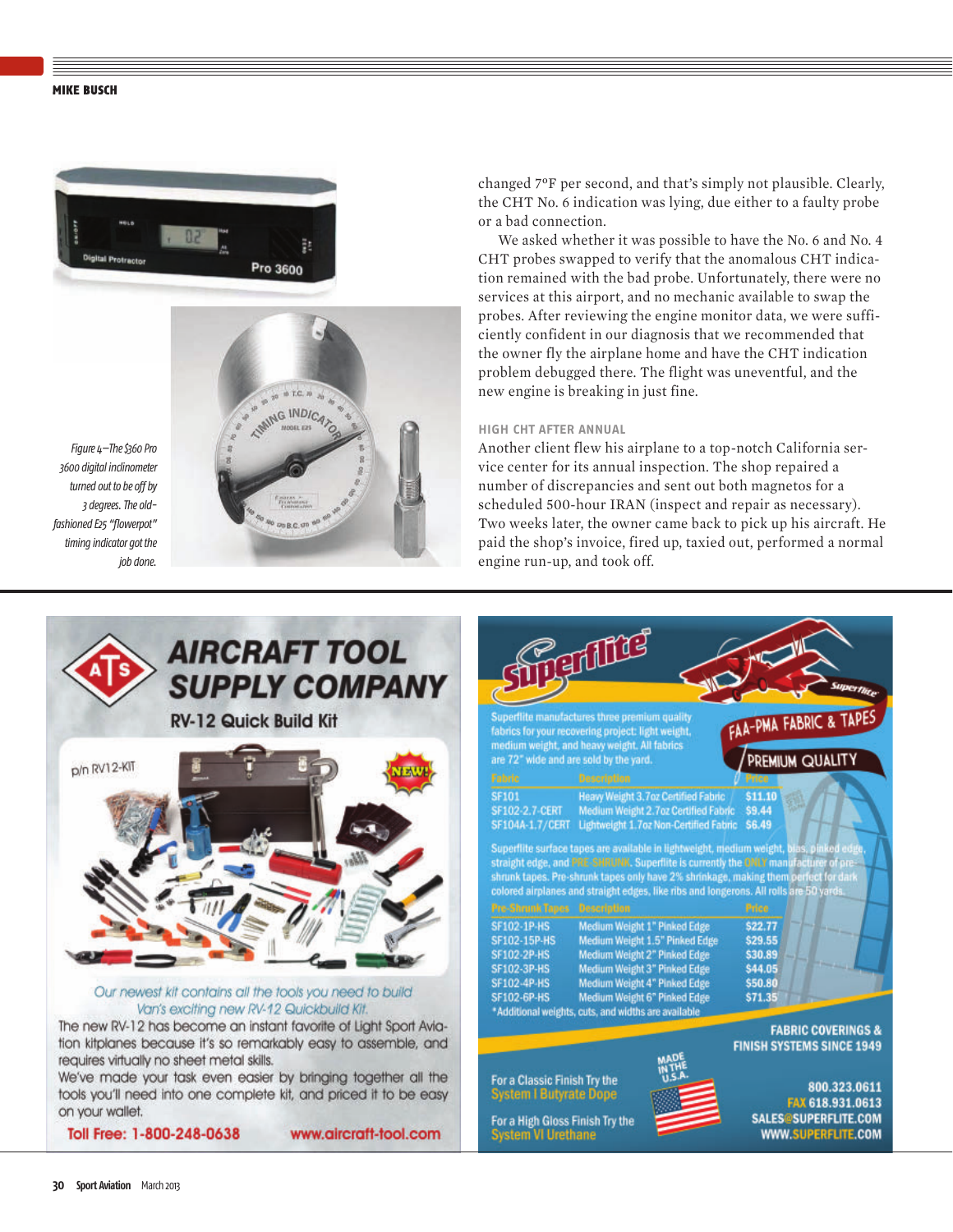About 90 seconds after takeoff, the airplane's JPI EDM-700 engine monitor alarmed, and the pilot saw that CHT No. 2 had reached 395ºF and was still rising. He immediately reduced power and told the tower that he was returning to land. He taxied back to the shop and described the problem to the director of maintenance (DOM).

 Because both magnetos had been removed and reinstalled, the DOM's first thought was that the magneto timing was adjusted incorrectly and was too far advanced. He had his lead IA recheck the mag timing (while he watched), and it was spoton (within 0.2 degrees of spec). The IA checked the No. 2 fuel nozzle and found it clean and unobstructed. He also checked the spark plugs, and they were fine.

 More than an hour later, the owner attempted a second takeoff, and this time the CHTs were even worse. CHT for cylinders 1, 2, and 3 reached 400ºF, 408ºF, and 411ºF, respectively, before the pilot reduced power and came back to land. At this point, he dumped his JPI data, uploaded it, and phoned me. I pulled up the data on my computer while he was still on the phone.

 I compared the engine data for the last pre-annual flight to the data for the two aborted post-annual flights. What I found



Figure 5–It makes no sense to do this sort of invasive exploratory surgery before first dumping and analyzing data from the digital engine monitor.